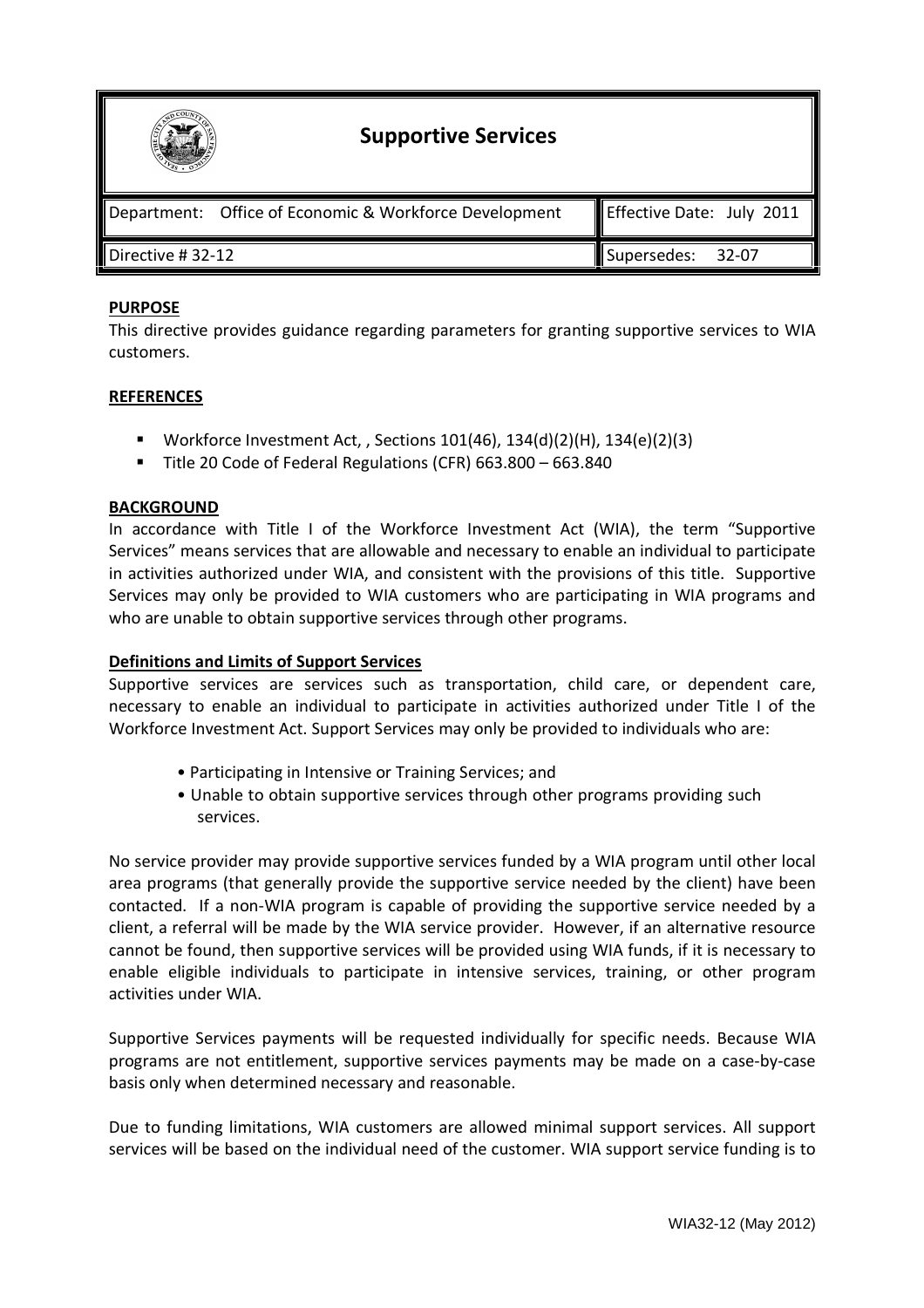be used as the last resort. All other sources of funding must be sought first. All attempts to find other support service funding and the reasons for needed WIA funding must be documented in the customer's case file, as per the operational directive to WIA service providers. Appropriate documentation for reimbursement is also listed there.

# **General Supportive Service Provisions**

Workforce Investment Act (WIA) regulations allow Workforce Investment Boards to establish limits on the provision of supportive services, including a maximum amount of funding and maximum length of time for supportive services (including needs based payments) to be available to customers.

WIA Title I service providers shall develop policies and procedures for supportive services that embody the following elements:

- Service provider staff is knowledgeable of other support resource entities that are accessible within the local area.
- Support services provided are allowable, necessary and reasonable for the individual to participate in WIA Title I activities and that coordination and referral with other entities are in place to prevent duplication of services.
- Supportive services are not provided as a stand-alone service, and can only be provided to support other WIA activities.
- Supportive services must be documented using the OEWD Supportive Services Payments Determination/Certification Record form, maintained with the IEP/ISS in each participant's file.
- Participants may be eligible for supportive services only while enrolled in Title I programs and must be actively engaged in WIA core, intensive or training services.
- Maximum cost limitations for supportive services that delineate an associated cost analysis for each supportive service category.

# **General Supportive Service Categories**

- A. Transportation
- B. Child Care
- C. Health Care
- D. Books
- E. Meals
- F. Temporary Housing
- G. Financial Counseling
- H. Tools
- I. Clothing

There will not be any needs-related payments, as defined in the Act.